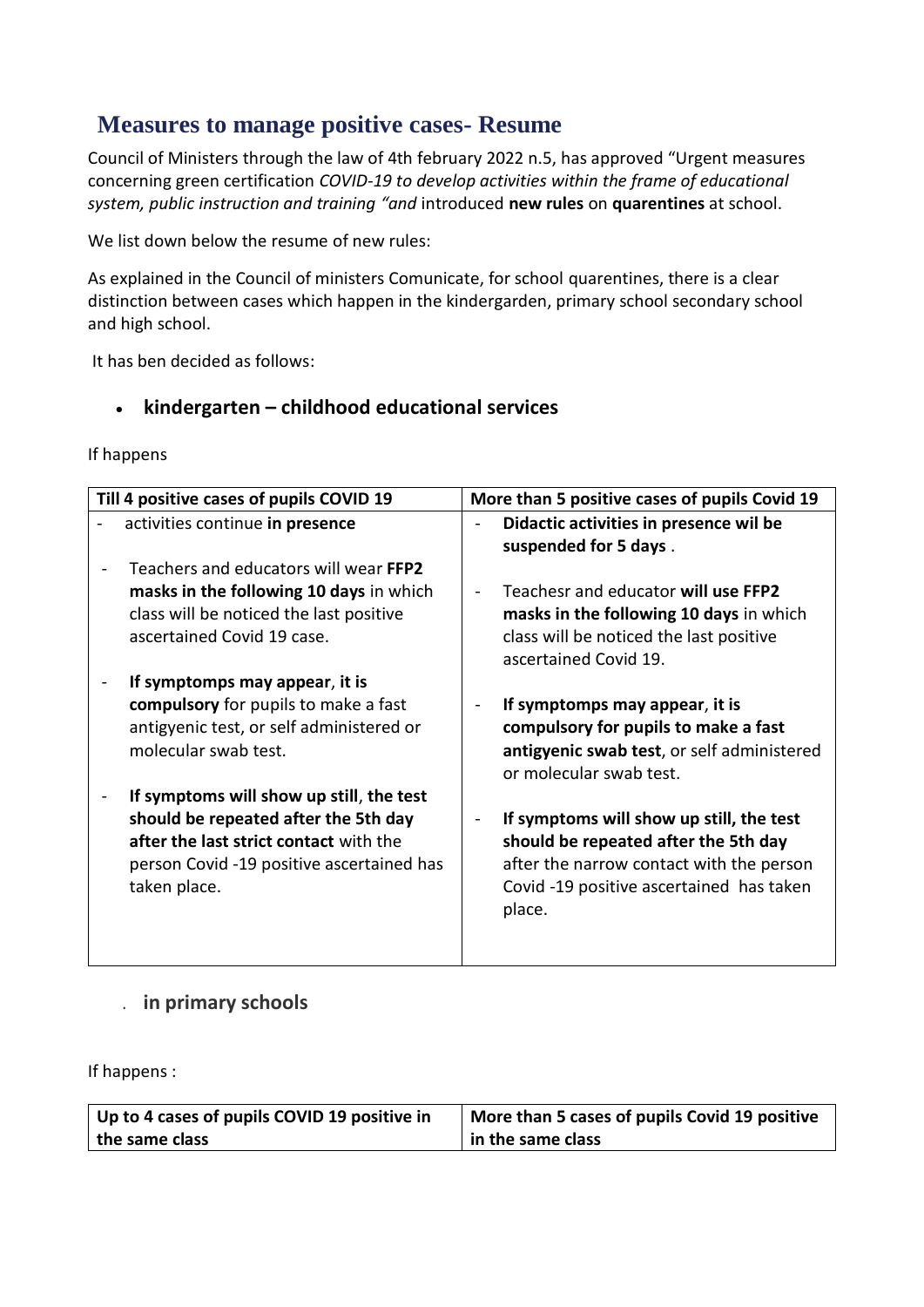| Didactic activities are followed in                                                                                                                                                                                               | For those who have completed                                                                          |  |
|-----------------------------------------------------------------------------------------------------------------------------------------------------------------------------------------------------------------------------------|-------------------------------------------------------------------------------------------------------|--|
| presence wearing FFP2 from teachers and                                                                                                                                                                                           | vaccination cycle since less than 120 days                                                            |  |
| pupils aged over 6 years old and until the                                                                                                                                                                                        | or who healed since less than 120 days or                                                             |  |
| tenth day after the knowledge of the last                                                                                                                                                                                         | have done the booster dosis, didactic                                                                 |  |
| Covid 19 positive ascertained case.                                                                                                                                                                                               | activities will continue wearing FFP2                                                                 |  |
|                                                                                                                                                                                                                                   | masks from teachers and pupils aged                                                                   |  |
| It is compulsory to make a fast or self<br>made, or PCR molecular swab, if first                                                                                                                                                  | more than 6 years during 10 days.                                                                     |  |
| symptoms will show up still, and if the<br>symptomps will appear again, the test<br>should be repeated after the 5th day after<br>the narrow strict contact with the person<br>Covid -19 positive ascertained has taken<br>place. | For all other pupils the activities will<br>continue in integrated digital didactic<br>during 5 days. |  |
| To stay in the classroom i twill be enough to show Greenpas wich will be checked through                                                                                                                                          |                                                                                                       |  |

**In secondary schools and highschools.**

#### **If it happens**

**a mobile app.**

| With one case of positivity at Covid 19 among<br>students of the same class                                     | With more than 2 Covid 19 positive among<br>studets of the same class                                                                                                                                                                                                                                                                                                                                              |
|-----------------------------------------------------------------------------------------------------------------|--------------------------------------------------------------------------------------------------------------------------------------------------------------------------------------------------------------------------------------------------------------------------------------------------------------------------------------------------------------------------------------------------------------------|
| Didactic actitivity will continue for all<br>students in presence and pupils and<br>teachers wearing FFP2 Mask. | Those vaccinated and healed since less<br>than 120 days or those who have<br>completed primary immunization cycle,<br>vaccinated who recieived booster dose<br>and those exempted from immunization,<br>continue didactic activity in presence<br>wearing FFP2 mask during the following<br>10 days;<br>for all the other studens school activities<br>continue through integrated digital<br>didactic for 5 days. |
| To stay in the classroom it twill be enough to show Greenpas which will be checked<br>through a mobile app.     |                                                                                                                                                                                                                                                                                                                                                                                                                    |

### **Sanitary regime**

With more than 5 positive cases in the educational services for childhood, in kindergarten, primary school and whith more than 2 positive cases in secondary school and high school, **self monitoring regime** is applied to children and pupils.